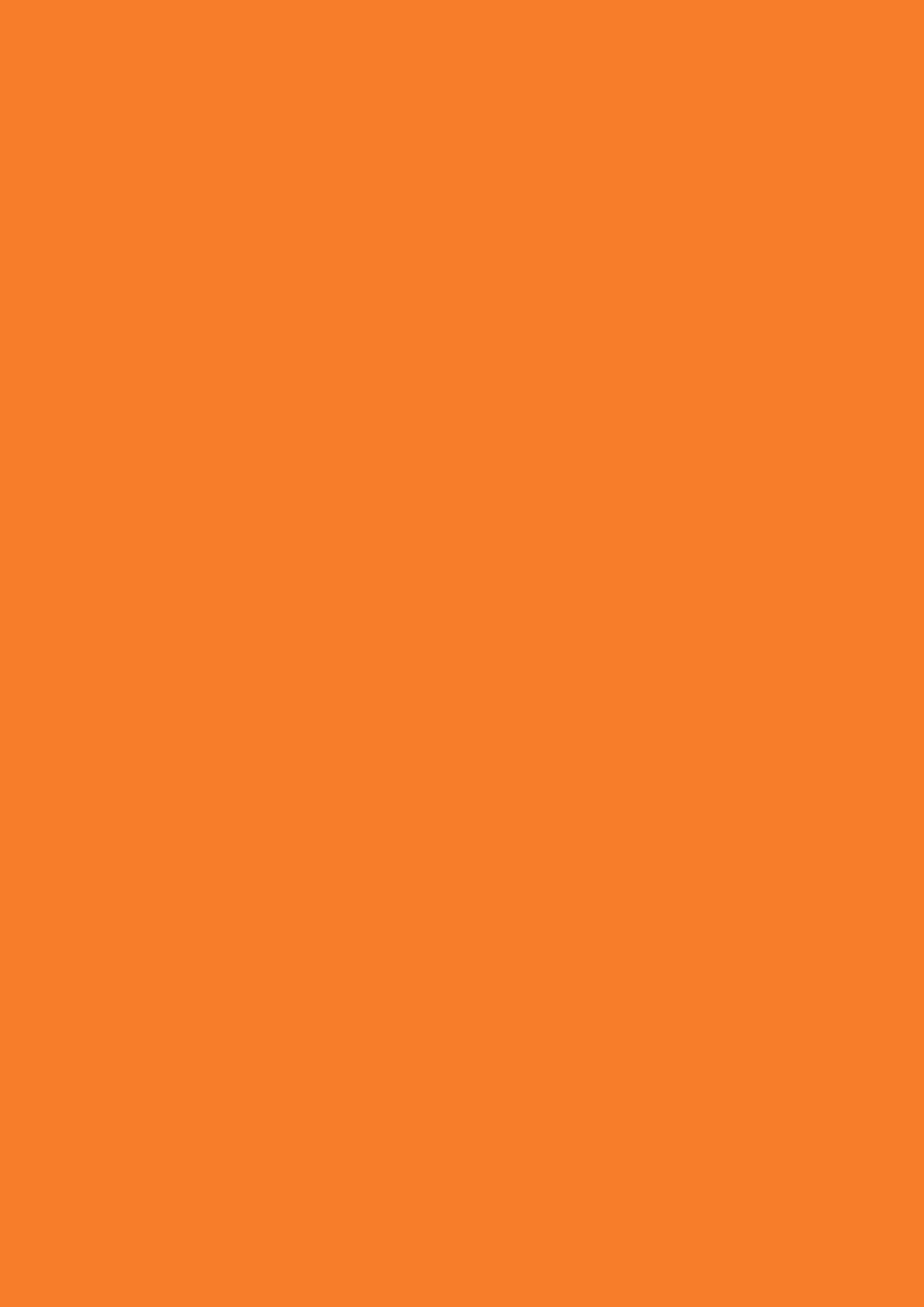### Everything you need to know about Director Professional Development (DPD)

### Mandatory Director Professional Development Requirement

Generally, all Australian Institute of Company Directors (AICD) members other than Affiliate Members, Retired Members and Life Fellows are required to undertake 60 units of Director Professional Development ('DPD') over each rolling three year cycle for the duration of their membership ('Mandatory DPD Requirement').

#### What is DPD?

DPD means activities (including both formal and informal learning) undertaken to improve directors' skills and capabilities within the areas identified in the Company Directors Corporate Governance Framework™ ('Framework') attached as Appendix 1.

A member may fulfil their Mandatory DPD Requirement by obtaining the requisite number of DPD units from:

- (a) Activities offered by AICD
- (b) Professional development activities undertaken through external providers of appropriate professional standing (provided the activities relate to the practice of directorship and governance, as identified in the Framework)

or any combination of the two.

Set out in Appendix 2 are the various kinds of DPD activities we will recognise as contributing towards the fulfilment of a member's Mandatory DPD Requirement, and the DPD units ascribed to each of those activities.

#### Time-frames and maintenance of DPD

The Mandatory DPD Requirement commenced on 1 January 2013.

All members subject to the Mandatory DPD Requirement started their three year period on their first annual membership renewal that occurred on or after 1 January 2013. Members who began their DPD in 2013 completed their three years by the end of December 2016.

Set out in Appendix 3 is a diagram illustrating the timeframe for engagement in the DPD process with respect to those persons who are members of AICD on or after 1 January 2013.

Following the initial three year period, members are required to maintain at least 60 DPD units on a three year rolling basis: calculated with reference to the current year ending on the date the member's annual membership renewal falls due plus the preceding two years.

Set out in Appendix 3 is an example illustrating how a member might comply with their Mandatory DPD Requirement over a rolling three year period.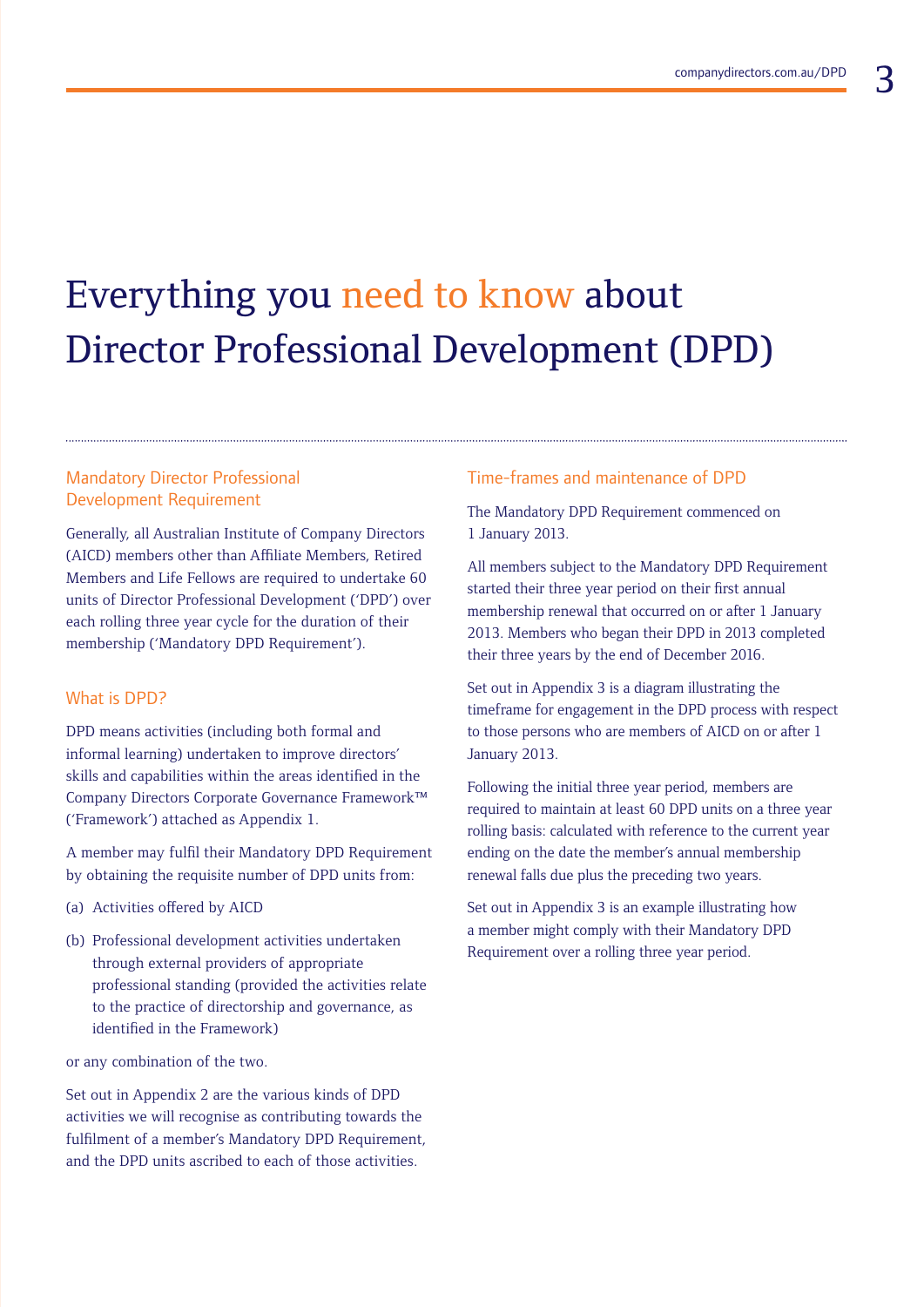#### Recording of DPD units

DPD units for courses and events offered by AICD is recorded automatically on completion of each activity. Members can view their personal DPD unit tally through their member portal at companydirectors.com.au/My-Site

Members are required to keep their own record of all DPD units obtained through:

- Self-directed activities
- Activities sourced from external providers. This DPD can be recorded on our website at companydirectors.com.au/ My-Site

Members are required to keep sufficient details of the DPD they have undertaken to enable AICD to determine whether they have fulfilled the Mandatory DPD Requirement. These details may include receipts (as proof of purchase), papers and/or a log book to record professional reading.

Please note, members will need to demonstrate the professional development activities undertaken are aligned with an element of practice from the **[Company Directors](http://www.companydirectors.com.au/director-resource-centre/corporate-governance-framework/framework)**  Corporate Governance Framework<sup>™</sup>

It is a member's responsibility to be aware of the DPD units they have attained, both through AICD and through external providers. For more information about how to record DPD units online go to companydirectors.com.au/ recordyourdpd

#### Audit process

A small number of members are selected to determine whether, at the time of auditing, the associated member has fulfilled the Mandatory DPD Requirement.

If, as a result of an audit, AICD determines that a member has not fulfilled the Mandatory DPD Requirement then (subject to the Period of Grace, discussed on page 5) the member will be ineligible for renewal in any membership class other than Affiliate Member.

#### Membership renewal and DPD units

Members will be reminded of their Mandatory DPD Requirement over the course of their DPD three years.

When a member applies to renew their membership the member will be required to confirm that they have fulfilled the Mandatory DPD Requirement. The member will also be reminded that they may be included in an audit that will require them to have evidence of their DPD activities.

If at the time of their membership renewal, a member indicates that they have not fulfilled the Mandatory DPD Requirement, an AICD staff will contact the member to provide assistance and address their concerns. If they are selected for the audit (subject to the Period of Grace, outlined on page 5) the member will be ineligible at their following renewal date to renew in any membership class other than Affiliate member.

#### Breaks in membership and DPD units records

Members carry their accumulated DPD units across any gaps in membership of six months or less. As soon as a person's membership is reactivated financially, their DPD record will also be reactivated.

Members whose membership has lapsed for six months or less will still be subject to the Mandatory DPD Requirement.

Past members returning after a gap of more than six months will be required to pay a new membership fee and must satisfy the membership criteria for the class of membership they wish to apply for. Such members will commence a new three year period for DPD, at the end of which they will be subject to a compliance audit.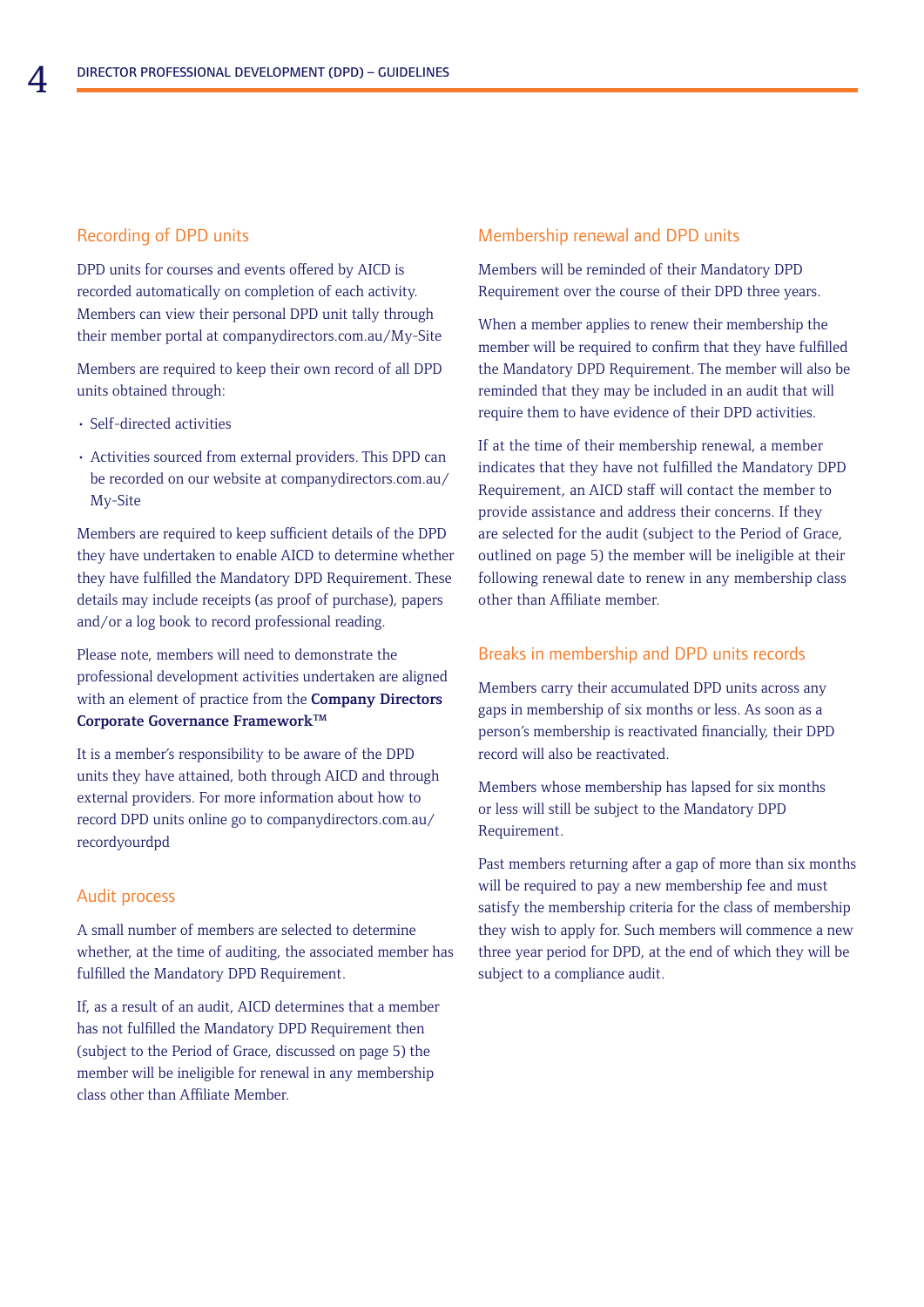#### Period of Grace

Any member who has either indicated at the time of their renewal or been identified on an audit as having not fulfilled the Mandatory DPD Requirement will be entitled to a 'Period of Grace'.

A member is entitled to only one Period of Grace during their association with AICD (notwithstanding any lapse of membership at any time or for any period).

During the Period of Grace, a member will be renewed into their existing membership class until a compliance audit is conducted approximately two months before the end of the relevant membership year. This compliance audit will determine whether the member has 'made good' the deficiency in their DPD units and fulfilled their current Mandatory DPD Requirement. The audit will take into account completed DPD units plus any DPD activities that have been formally scheduled and are to take place in the final weeks before renewal.

#### **For example:**

*A member has acquired 45 DPD units in three years, of which 20 units were in the first year, so there is a 15 DPD unit shortfall. In year four the member retains their member level (Period of Grace), makes up the shortfall of 15 DPD units, and in addition undertakes another 20 DPD units such that at the end of the Period of Grace they have accumulated 60 units over the previous three years.*

During the Period of Grace, a member will receive advice and support from AICD to ensure they are properly recording their professional development activity to assist them to fulfil the Mandatory DPD Requirement. The advice and support of a Members and Directors Executive will also be available to the member to assist in this process.

If, following a compliance audit, a member is found to have addressed the deficiency in their DPD units and fulfilled their current Mandatory DPD requirement, then the member will be renewed into their existing membership class. Alternatively, if a member is found either not to have addressed the deficiency in their DPD units then the member will be renewed as an Affiliate Member.

#### Exceptions to the Mandatory DPD Requirement

Any member may request AICD to renew them into their existing membership class even though they have not fulfilled the Mandatory DPD Requirement. AICD may agree to such a request in exceptional circumstances. Such exceptional circumstances may include the following:

- An extended period of illness
- An outstanding period of work challenge/adjustment (not including being located internationally)
- A personal trauma
- Full-time study
- Extended travel overseas (for leisure and not work-related)
- Parental leave

#### Privacy and access to information

Our privacy policy apply to all aspects of the DPD process. Only members will have access to DPD records. Information with respect to DPD activities undertaken through AICD will also be available to member support staff.

#### Transition and amendment

Members who renewed in 2013 and completed the *Company Director Course, International Company Directors Course*, *Board Ready* or *Mastering the Boardroom* course in 2012 or 2013, will have the DPD units for the courses credited to their DPD '60 units in three years requirement.' The DPD units will be amortised over two years. Activities from external providers of an equivalent standing in the same timeframe will also be recognised. Members will need to maintain their own records for these activities.

AICD reserves the right to amend these Guidelines at any time.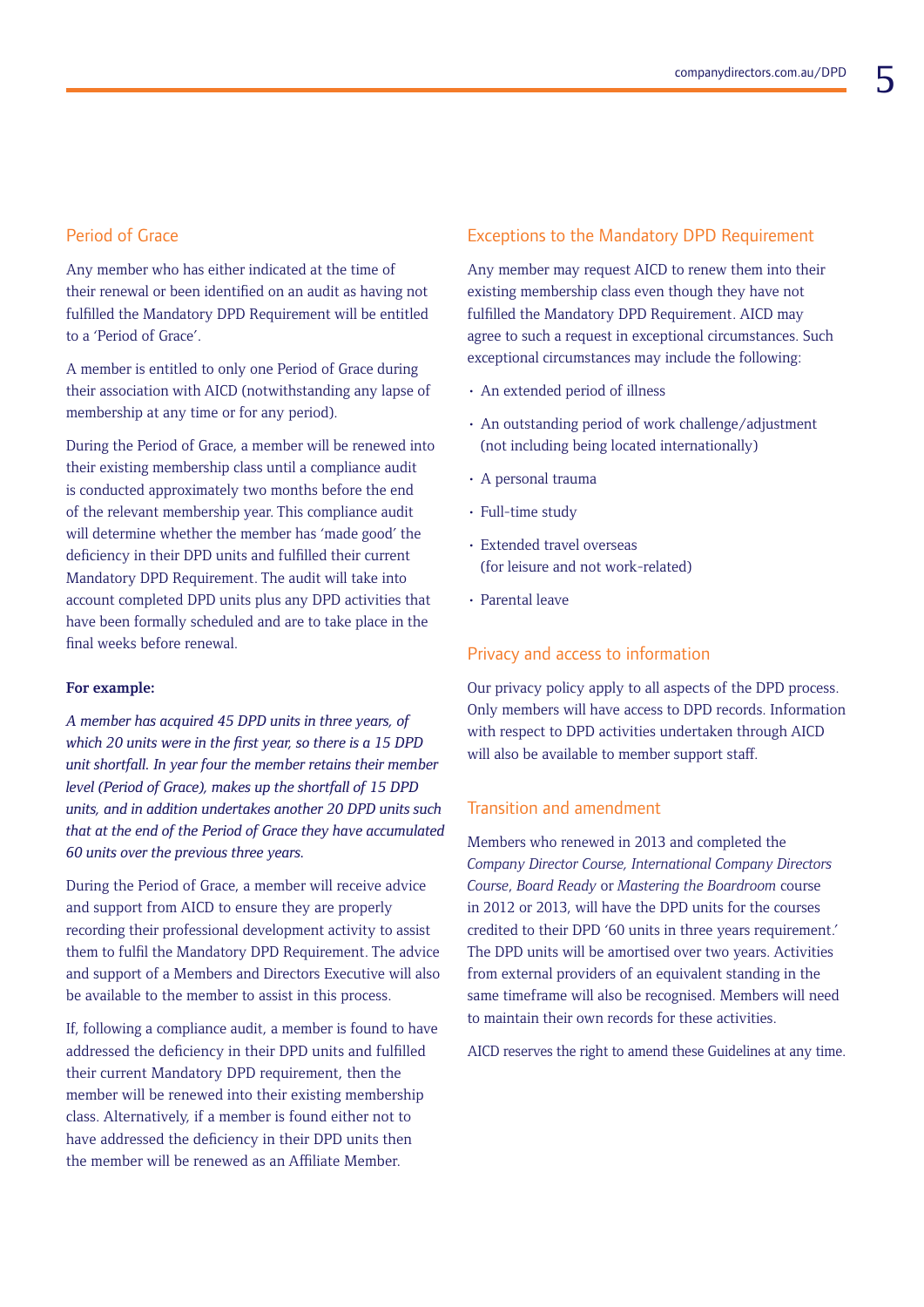### Appendix 1: Company Directors Corporate Governance Framework™



*\*Size of segments has no relation to importance.*

*The values encircle the practices of directors, boards, their organisations and interactions with stakeholders.*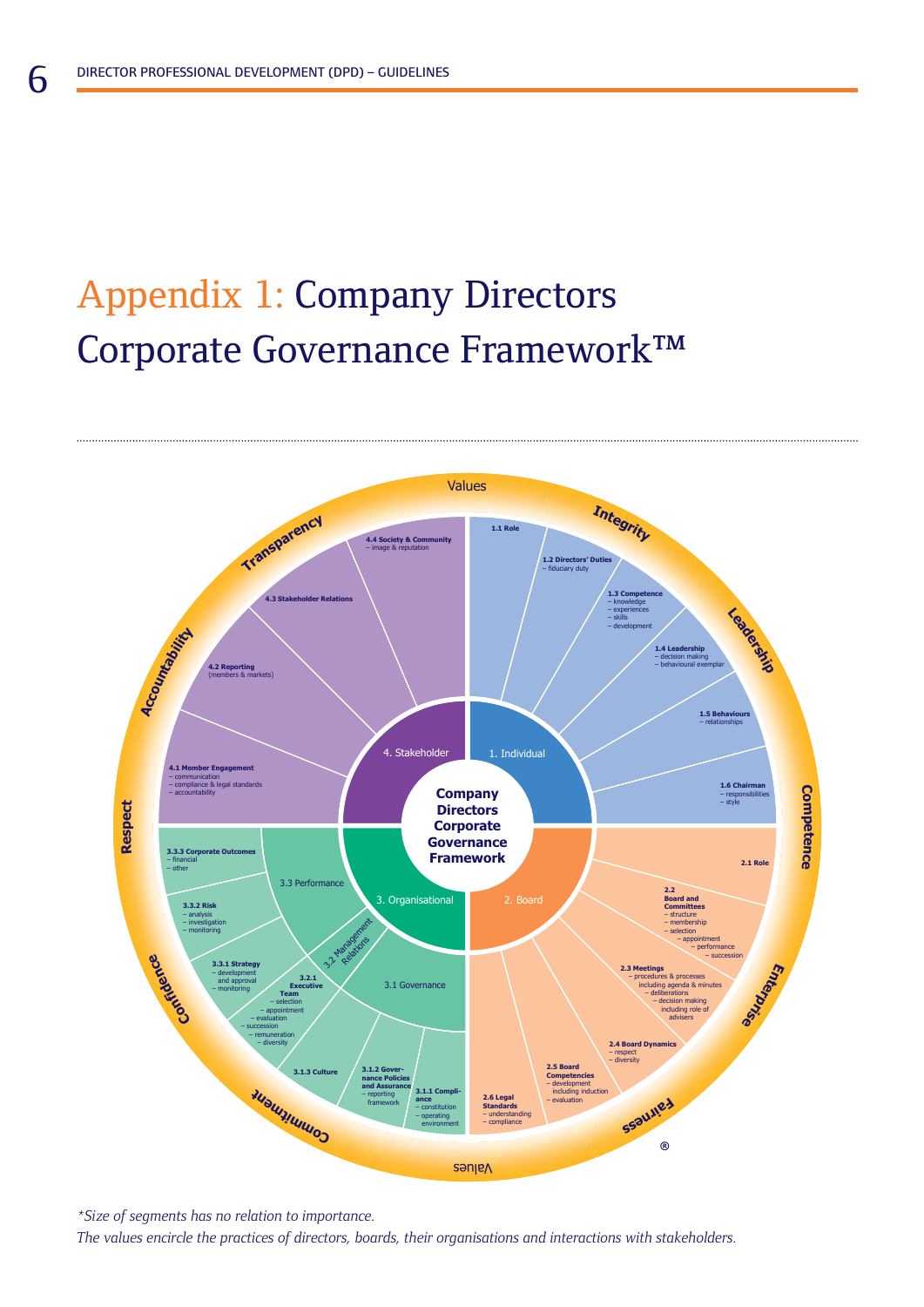### Appendix 2: DPD Unit Values Table

The DPD units ascribed to particular activities takes into account the depth of participant engagement expected, as well as activity time-frames. DPD activities undertaken externally must relate to the practice of directorship and governance as identified in the Company Director Corporate Governance Framework™. Members must identify the

quadrant of the Framework with which their externally sourced DPD activity aligns. DPD activities undertaken through appropriate external providers attract the same number of DPD units as similar activities offered by AICD. Refer to the Professional Development Handbook for more descriptions of activity.

| <b>AICD Programs and Courses</b>                                                                                                                                                                               | <b>DPD</b> unit value          | <b>Logging DPD units</b> |  |  |
|----------------------------------------------------------------------------------------------------------------------------------------------------------------------------------------------------------------|--------------------------------|--------------------------|--|--|
| <b>Short Course - Half day</b><br>Intensive interactive discussion, drilling into specific director focused topics.                                                                                            | 5                              | Automatic                |  |  |
| Short Course - Full day<br>Intensive interactive discussion, drilling into specific director focused topics.                                                                                                   | 10                             | Automatic                |  |  |
| <b>In-House</b><br>Programs and courses delivered to your board.                                                                                                                                               | Unit value per course          | Automatic                |  |  |
| <b>Foundations of Directorship &amp; International Foundations of Directorship</b><br>Three one-day courses of interactive discussion and group work.                                                          | 30                             | Automatic                |  |  |
| <b>Company Directors Course &amp; International Company Directors Course</b><br>Extensive pre-reading. Coursework includes 10 modules of intensive interactive<br>discussion, group work and applied learning. | 50 (amortised<br>over 2 years) |                          |  |  |
| <b>Company Directors Course Update</b><br>Facilitator-led intensive, interactive discussion to maintain currency post Company<br>Directors Course.                                                             | 20                             | Automatic                |  |  |
| <b>Boardroom Mastery</b><br>Four extended days of experiential and intensive discussion based applied learning.                                                                                                | 40 (amortised<br>over 2 years) | Automatic                |  |  |
| Chair's Mentoring program - Masterclass                                                                                                                                                                        | 10                             | Automatic                |  |  |
| Chair's Mentoring program - Mentor session<br>DPD units for mentees are maintained by the member.                                                                                                              | 5                              | Self-log                 |  |  |
| <b>AICD Assessment Awards</b>                                                                                                                                                                                  | <b>DPD</b> unit value          | <b>Logging DPD units</b> |  |  |
| <b>Foundations of Directorship &amp; International Foundations of Directorship</b><br><b>Assessment Award</b>                                                                                                  | 5                              | Automatic                |  |  |
| <b>Company Directors Course &amp; International Company Directors Course</b><br><b>Assessment Award</b>                                                                                                        | 10                             | Automatic                |  |  |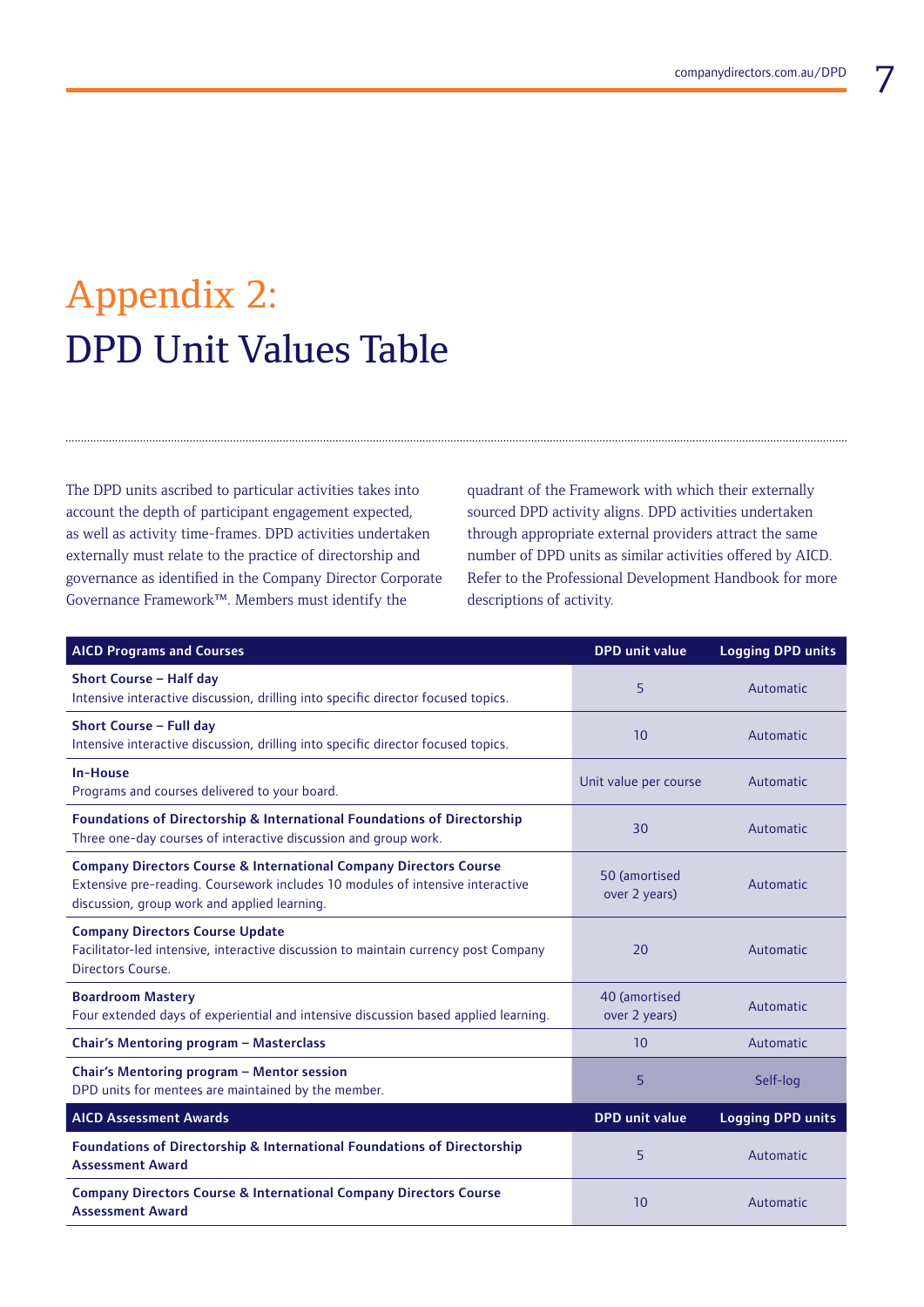| AICD Events, Conferences, and Summit                                                                                                                                                 | <b>DPD</b> unit value | <b>Logging DPD units</b>              |  |
|--------------------------------------------------------------------------------------------------------------------------------------------------------------------------------------|-----------------------|---------------------------------------|--|
| Luncheon / Breakfast / Dinner<br>Expert speakers provide perspectives on topics of interest including Q&A session(s).                                                                | 5                     | Automatic                             |  |
| Chair's Mentoring Program - Luncheon                                                                                                                                                 | 5                     | Automatic                             |  |
| <b>Essential Director Update</b><br>Extended expert presentation plus Q&A and resource materials. Free to members.                                                                   | 10                    | Automatic                             |  |
| <b>Specialist sector conference</b><br>One day of presentations, Q&As, discussion and sharing learning and perspectives.                                                             | 10                    | Automatic                             |  |
| <b>AICD Annual Governance Summit</b><br>Two days of presentations, Q&As, discussion and sharing learning and perspectives.                                                           | 20                    | Automatic                             |  |
| <b>Director Nexus</b><br>Experienced chair-led peer group topical discussion series, delivered over a year.                                                                          | 25                    | Automatic                             |  |
| <b>AICD Online Learning</b>                                                                                                                                                          | <b>DPD</b> unit value | <b>Logging DPD units</b>              |  |
| Webinar (<60 minutes)<br>Facilitator and expert-led online discussions on director-focussed issues. Selected<br>topics free to members.                                              | 3                     |                                       |  |
| Webinars (60 minutes - Discussions and downloads)<br>Facilitator and expert-led online discussions on director-focussed issues. Selected<br>topics free to members.                  | 5                     |                                       |  |
| <b>International Essential Director Update Webinar</b><br>1 hour of extended expert presentation plus Q&A and resource materials. Free to<br>members.                                | 5                     | Automatic (at the<br>beginning of the |  |
| <b>Essential Director Update Webinar</b><br>1.5 hours of extended expert presentation plus Q&A and resource materials. Free to<br>members.                                           | 10                    | following month)                      |  |
| eLearning Courses<br>Self-paced online learning and director-focussed topics including:<br>- The Director Mindset<br>- Introduction to Financial Statements<br>- Cyber for Directors | 5                     |                                       |  |
| <b>AICD Briefings, Workshops and Reviews</b>                                                                                                                                         | <b>DPD</b> unit value | <b>Logging DPD units</b>              |  |
| <b>Directors' Briefing</b><br>Briefings from experts including Q&A session.                                                                                                          | 5                     | Automatic                             |  |
| <b>Seminar or Workshop</b><br>Expert-led discussions on topics of interest.                                                                                                          | 5                     | Automatic                             |  |
| <b>Chair's Mentoring Program - Workshop</b>                                                                                                                                          | 5                     | Automatic                             |  |
| <b>Round Table</b><br>Expert-led small group discussions.                                                                                                                            | 5                     | Automatic                             |  |
| <b>Expanding Your Thinking</b><br>Guidance sought on governance and directorship. A template for this activity is<br>available on the AICD website.                                  | 5                     | Self-log                              |  |
| Reflecting on valuable experiences<br>Undertaking a reflective post-scenario review. A template for this activity is available<br>on the AICD website.                               | 10                    | Self-log                              |  |
| <b>Boardroom Mastery pre-course phone call session</b>                                                                                                                               | 5                     | Automatic                             |  |
| Boardroom Mastery post-course phone call session                                                                                                                                     | 5                     | Automatic                             |  |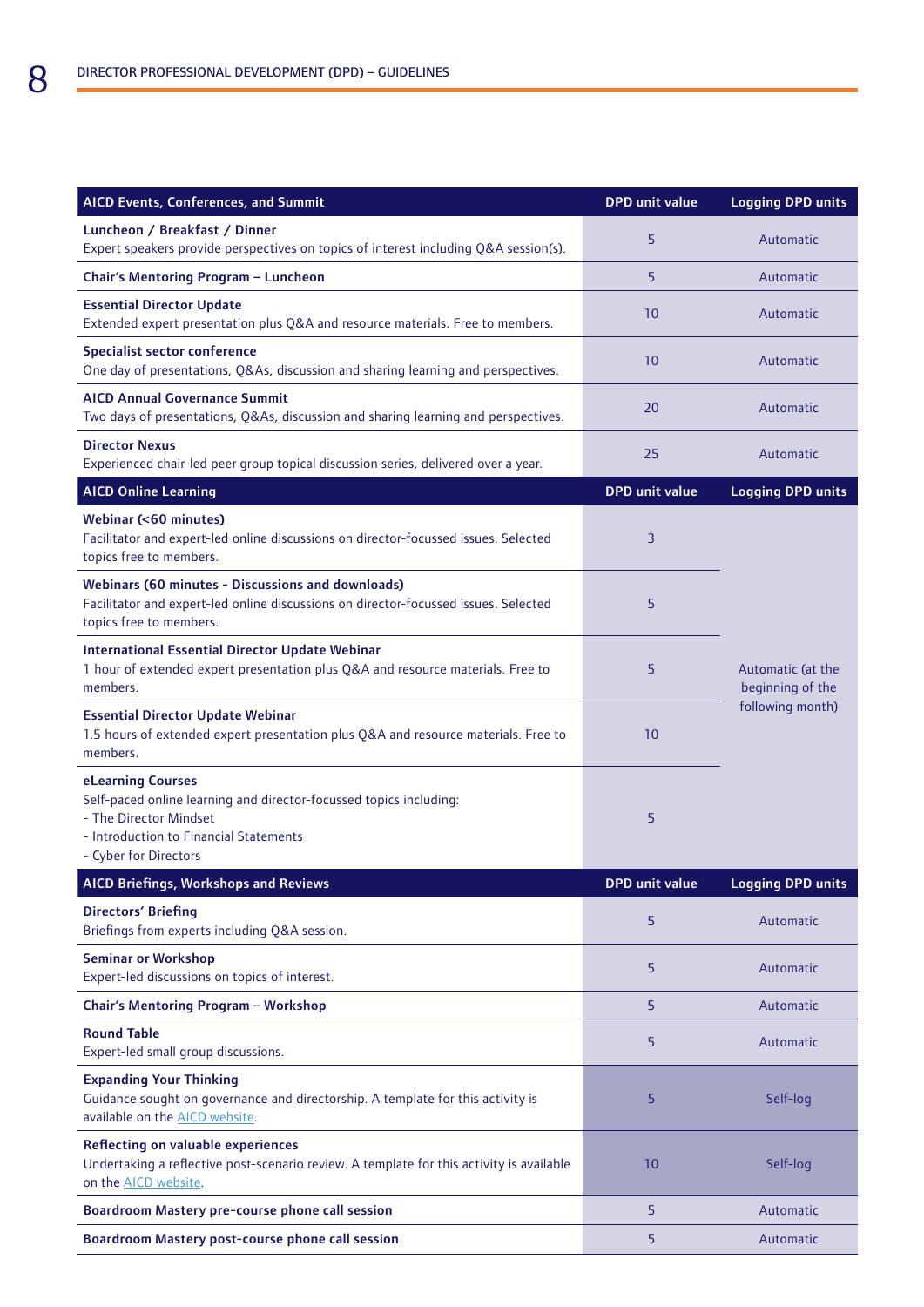| <b>AICD Resources and Publications</b>                                                                                                                                                                                           | <b>DPD</b> unit value                 | <b>Logging DPD units</b>                         |
|----------------------------------------------------------------------------------------------------------------------------------------------------------------------------------------------------------------------------------|---------------------------------------|--------------------------------------------------|
| Self-assessment Tool<br>Members can self-assess their current director capability against a framework of<br>practice derived from the Company Directors Corporate Governance Framework™.<br>Free to members.                     | 5 per completion<br>(max 10 per year) | Automatic                                        |
| <b>Governance Analysis Tool</b><br>A whole-of-system framework for boards to assess their governance practices<br>against a set of good practice statements and provides informed guidance of where<br>improvements may be made. | 10                                    | Automatic                                        |
| <b>Professional reading</b><br>Journals, publications, online materials, Company Director magazine and books.<br>AICD online materials and magazine are free to members.                                                         |                                       |                                                  |
| $&/$ or                                                                                                                                                                                                                          | Max 10 each year                      | Self-log                                         |
| LinkedIn - The Australian Institute of Company Directors Member Group<br>and Member Sub Groups<br>Reading and discussions. The LinkedIn Member Group is free to members.                                                         |                                       |                                                  |
| <b>Voluntary contribution to AICD director development</b>                                                                                                                                                                       | <b>DPD</b> unit value                 | <b>Logging DPD units</b>                         |
| <b>Writing an article</b>                                                                                                                                                                                                        | 10                                    | Self-log                                         |
| Writing and delivering a presentation                                                                                                                                                                                            | 15                                    | Self-log                                         |
| <b>Mentor for the Chair's Mentoring Program</b>                                                                                                                                                                                  | 20                                    | Automatic<br>(at the end of the<br>program year) |
| Representation on an AICD professional committee                                                                                                                                                                                 | 5 per meeting                         | Automatic                                        |

| Third Party director professional development quidelines | <b>DPD</b> unit value<br>guide* | <b>Logging DPD units</b> |
|----------------------------------------------------------|---------------------------------|--------------------------|
| Short Course, Conference or Seminar - Half day           |                                 | Self-log                 |
| Short Course, Conference or Seminar - Full day           | 10                              | Self-log                 |
| eLearning Course                                         |                                 | Self-log                 |
| Webinar                                                  |                                 | Self-log                 |
| <b>Writing an article</b>                                | 10                              | Self-log                 |
| Writing and delivering a presentation                    | 15                              | Self-log                 |

\*The AICD recognises third-party learning opportunities that are undertaken to improve directors' skills and capabilities within the areas identified in the Company Directors Corporate Governance Framework™. Self-logged learning must include evidence of the learning.

Automatic recording of DPD units to member DPD record

Requires member to maintain record of participation in DPD activity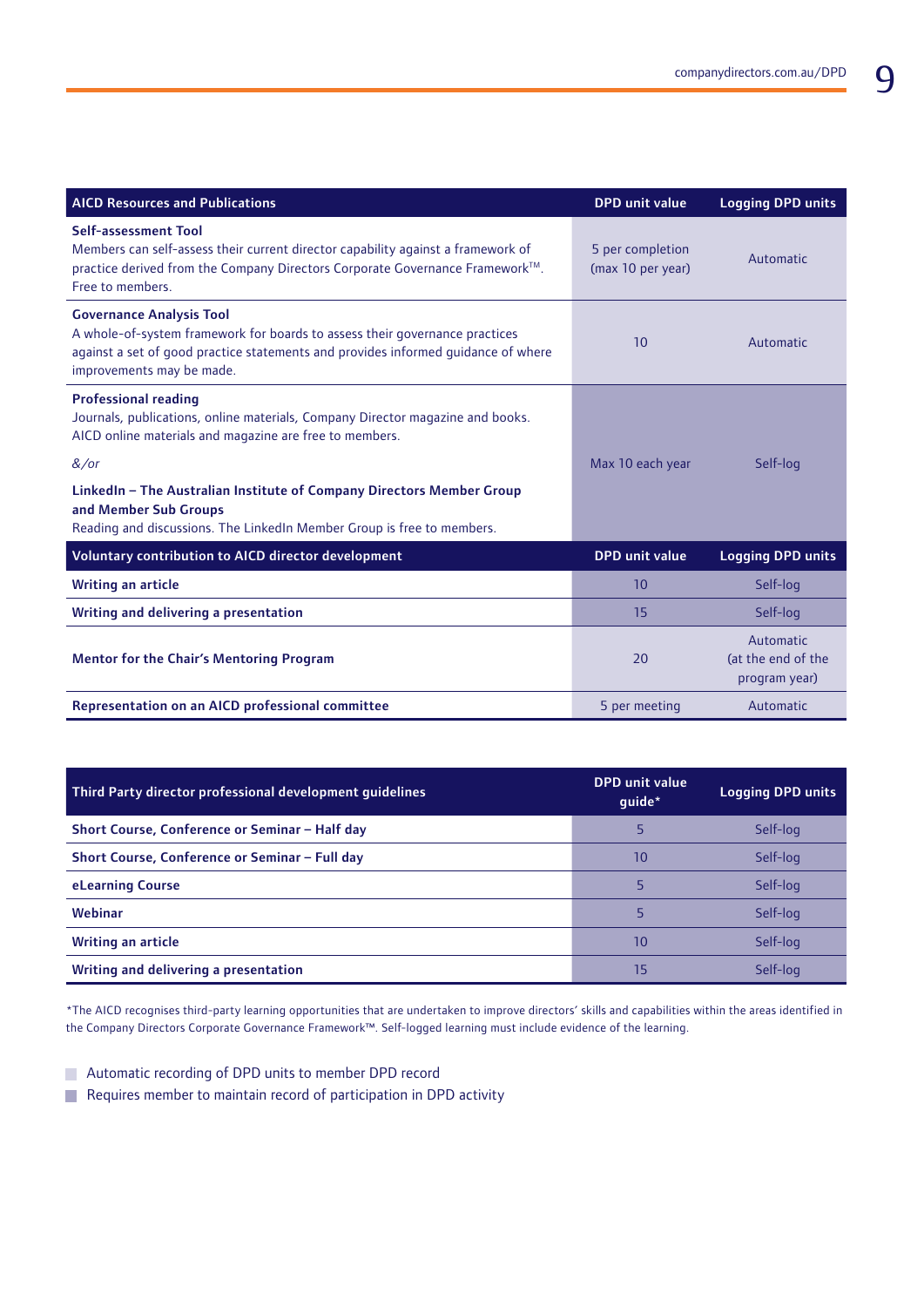## Appendix 3: Three-year rolling cycle

#### How does it work?

- Fellows, Graduates and Members are required to accrue a total of 60 DPD units and maintain that total over a continuous three-year rolling period
- We recommend that members accumulate 20 units per year as the best way to maintain the required 60 units over a three-year rolling period

#### Example

John Smith joined on 1 June 2013, the start of his foundation period. He accrued 15 units in the first 12 months (Year 1), 25 units in his second year (Year 2) and 20 units in his third year (Year 3), which equals 60 units over three years. In the following rolling period the units from Year 1 no longer count and he will need to accrue at least 15 units to maintain the required 60 units total.

#### The three-year rolling period

|                   | Year 1<br>of membership* | Year 2<br>of membership | Year 3<br>of membership | Year 4<br>of membership | Year 5<br>of membership | Year 6<br>of membership |
|-------------------|--------------------------|-------------------------|-------------------------|-------------------------|-------------------------|-------------------------|
| Foundation period |                          |                         |                         |                         |                         |                         |
| Rolling period 1  |                          |                         |                         |                         |                         |                         |
| Rolling period 2  |                          |                         |                         |                         |                         |                         |
| Rolling period 3  |                          |                         |                         |                         |                         |                         |

An example of a member who joined in (or prior to) 2013 maintaining the 60 units over the three year rolling-period:

|                          | 2013     | 2014     | 2015     | 2016     | 2017     | 2018     |
|--------------------------|----------|----------|----------|----------|----------|----------|
| <b>Foundation Period</b> | 15 units | 25 units | 20 units |          |          |          |
| Rolling Period 1         |          | 25 units | 20 units | 25 units |          |          |
| Rolling Period 2         |          |          | 20 units | 25 units | 15 units |          |
| Rolling Period 3         |          |          |          | 25 units | 15 units | 20 units |